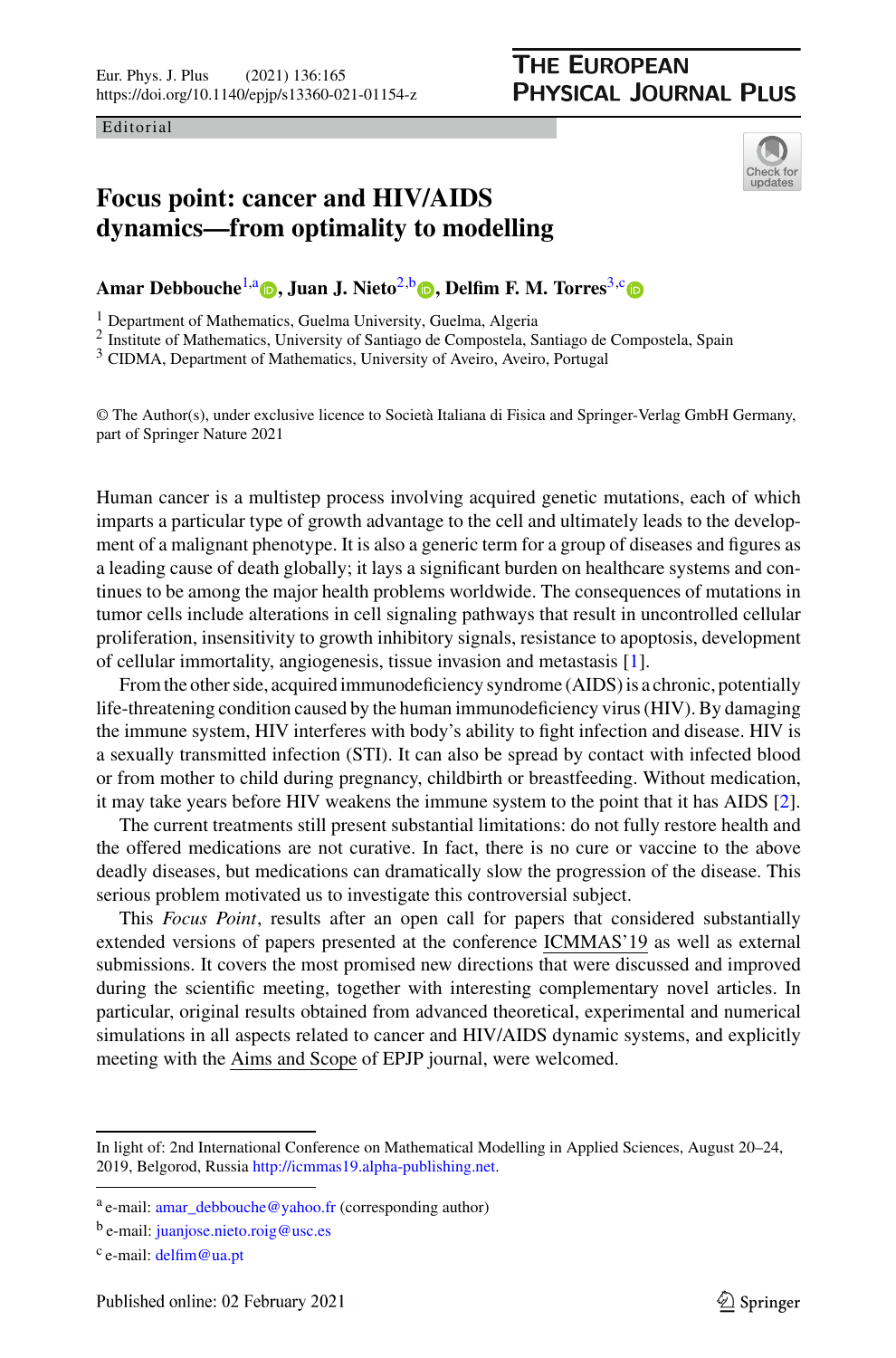In the first paper [\[3\]](#page-2-2), the authors investigated a randomized discrete logistic equation to describe the dynamics of breast tumor volume. They appropriately assigned reliable distributions to model inputs and sample data and also designed a computational procedure to determine parameters, and then they applied to model the breast tumor volume using real data.

In second contribution [\[4\]](#page-2-3), a mathematical model of breast cancer involving a system of differential equations with piecewise constant arguments is considered to analyze the tumor growth and chemotherapeutic treatment. They established the competition among both normal and tumor cells. Sensitivity property is considered for the stability and oscillation behaviors. They also incorporated the Allee effect at time to analyze the breast cancer population for the extinction case.

In the third paper [\[5\]](#page-2-4), the dynamical behavior of a mathematical model of HIV influenced by stochastic perturbations is studied. It explores the disease-free equilibrium's stochastic global exponential stability. It also provides stability areas and numerical simulations to confirm the analytical results by using the fundamental Euler–Maruyama (EM) algorithm.

In the followed investigation [\[6\]](#page-2-5), authors incorporate the Beddington–DeAngelis incidence rate to a continuous-time HIV infection model with cure rate and a full logistic proliferation rate. Equilibria and their local stability analysis are treated. Moreover, an optimal control strategy is applied to the discrete-time model in order to reduce the number of infected cells as well as the number of free HIV particles. Numerical simulations are also performed to verify the theoretical analysis obtained.

The next research [\[7\]](#page-2-6) presents a model of the tumor and normal cell growth under the influence of a carcinogenic agent, an immunomodulator (IM) and variable influx of immune cells including relevant interactions. The tumor growth is facilitated by carcinogens, and it observes to have considerable advantage over the constant influx model. The evolutions of normal and tumor cells are computed and numerically simulated.

AlShamrani et al. [\[8\]](#page-2-7) investigated a within-host HIV dynamics under the effect of cytotoxic T lymphocytes immune response. They incorporated two modes of transmission: virus to cell (VTC) and cell to cell (CTC), and integrated three types of distributed time delays. Wellposedness, equilibria stability and numerical simulations are detailed.

In [\[9\]](#page-2-8), Babaei, Jafari and Liya examined the interaction between drug addiction and the contagion of HIV/AIDS in Iranian prisons. Stability and treatment effects of drug users on the spread of HIV/AIDS are pointed out. Rehabilitation impact on the control of HIV/AIDS spread is well investigated, and the reproduction numbers are compared in cases where there is no cure or some treatment methods are available.

The research work [\[10\]](#page-2-9) considered a system of fractional differential equations with delays and presented a computational method based on hybrid functions of general block-pulse and Legendre polynomials. Error estimate analysis was also studied. Moreover, two models, arising in engineering and applied science, including the Chen and human immunodeficiency viruses systems, were applied.

Moreover, in [\[11\]](#page-2-10) the authors treat the second most common cancer in females and a major cause of death in the world nowadays, which is cervical cancer. Detections, diagnosis and screening were discussed. It gives a framework for understanding how early diagnosis increases the chances for cancer patients to be cancer free by providing a proper treatment. Local stability of the equilibrium points of systems in the presence and absence of diagnosis was analyzed and compared. It is also enhanced the role of diagnosis by using optimal control strategies to prevent the cervical cancer.

Further, the paper [\[12\]](#page-2-11) considered an HIV/AIDS epidemic model including five compartments under fractal-fractional-order derivative. Existence, Ulam–Hyers and generalized